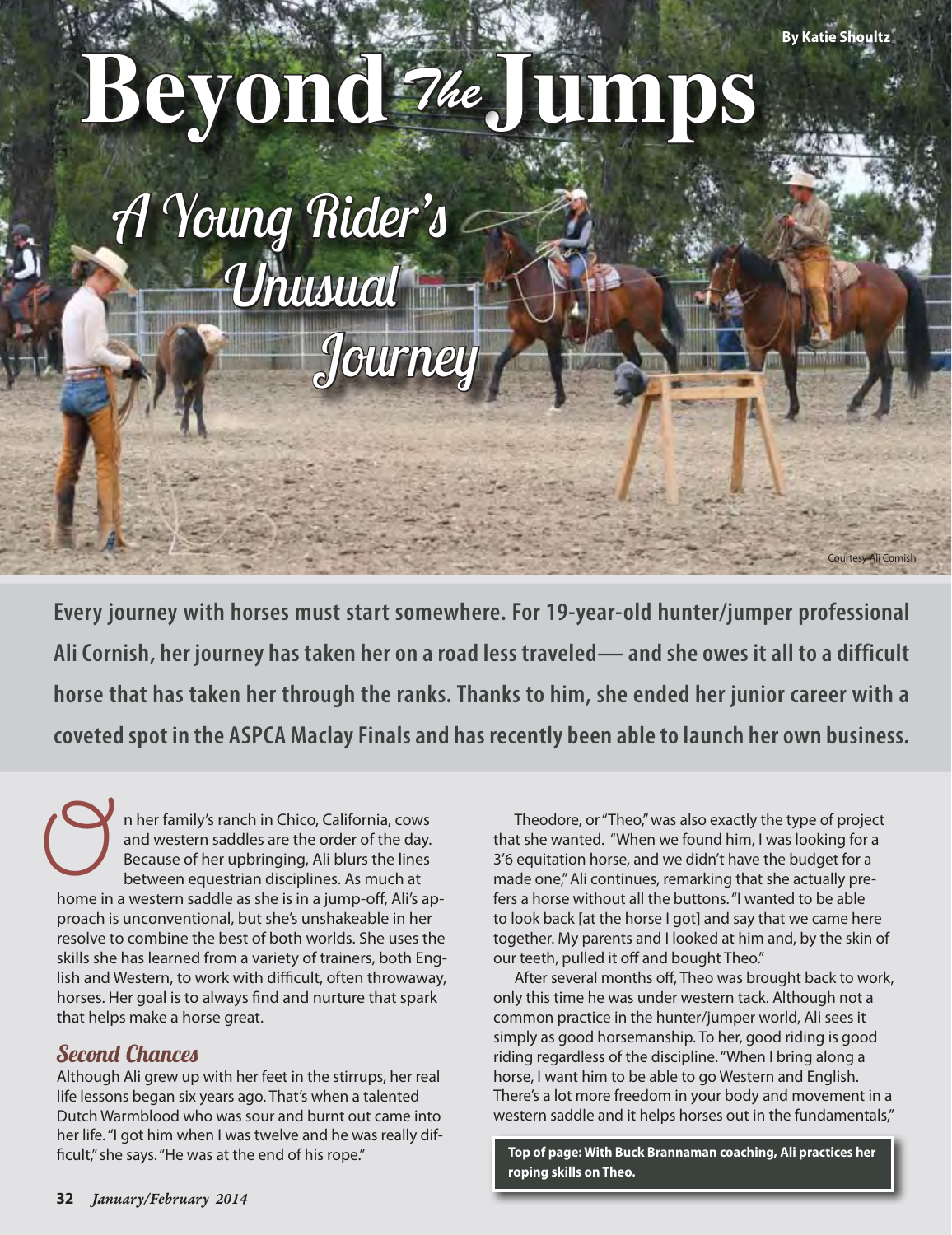*"…Ali blurs the lines of equestrian disciplines. As much at home in a western saddle as she is in a jump-off, Ali's approach is unconventional, but she's unshakeable in her resolve to combine the best of both worlds."*

she explains. She also likes to ride western with horses that may need a change of scenery.

Ali's mom Tina, who grew up with horses and introduced her daughter to the sport, helped guide the pair. Theo was Ali's first "project" horse and he was a chance for her to test both her skills and her determination. "Theo and I were both learning, and it was important that we stuck to the basics. We wanted to build that foundation with him," Ali explains. Labeled a problem horse, Theo would rear, refuse to go in a frame and not respond. It was a challenging time, but after a year, the pair had progressed enough to enter their first show together.

"The biggest thing with him—and with any horse—is that it takes a really long time to do it well. It took us three years before he was finally ready to compete in the bigger equitation classes," Ali says.

Before Theo, Ali had never competed in any of the prestigious indoor circuits that are the year-end highlights of the hunter/jumper calendar. Although it's an accomplishment for any rider to qualify for these shows, for Ali it was especially rewarding. "I've never been able to show a lot, so we always had to make them count when we went," she says. And that's exactly what she did.

With limited shows together, she and Theo qualified in 2012 for the prestigious Pennsylvania National in Harrisburg. Later they went head-to-head with some of the stiffest competition in the country at the Washington International in D.C. Ali's years of hard work with Theo paid off and they walked away with the coveted reserve champion title. Earning a spot at the ASPCA Maclay Finals in Lexington, Kentucky, at the 2012 National Horse Show, Ali is filled with gratitude for the horse that got her there.

### *Unconventional Foundation*

In an industry that can be all too focused on immediate results with a horse that can step into the ring and pin, Ali enjoys the day-to-day work of schooling. Each day she starts her horses with the simple goal of building on the day before. She's learned that the rough patches are more apt to occur with horses like Theo, who she says was temperamentally fragile at the start.

"My time with Theo, well, it was a waiting game…a lot of patience and a lot of years of not being the winner, but you go home with a happy horse. That's what is important to



**Ali and Theo competing at the ASPCA Maclay Finals in 2012.** 

me," she says. She admits it was a hard lesson to learn, however, especially when it seemed as though every other kid her age walked away with a ribbon.

Yet, hard lessons learned are ones that can lay the foundation for future endeavors. At 19, an age when many are still figuring out who they are and what career they want to pursue, Ali has found her identity and her profession in horses. "Theo pushed me to want this path for myself," she says with fierce determination.

Ali returned to the family ranch this past fall to start a business bringing along young hunter/jumper prospects and restarting ones that have been pushed too much too fast. "Being able to do it my way and, hopefully, build some clientele that has an appreciation for horsemanship and not so much getting them in the show ring quickly, that's really important to me," she explains. She's resolute in her belief that adhering to a particular training style should come a distant second to each horse's individual needs.

Ali knows launching her business, especially at such a young age, won't be easy. But she believes that given her personality, she's up for the task. "It's funny because with the horses I'm so patient, with everything else I'm not nearly as much," she says with a laugh. "[With the horses,] I don't get bothered by a lot and really just try to make it work. You have to constantly remind yourself though, especially with the babies, that all the horses are different."

## *Horsemanship Plain and Simple*

Ali has been lucky, she says, to grow up with a family that doesn't see horsemanship as black and white—or as specific to a single style of riding. Neither have the trainers she has worked with. Well-known show jumper Melanie